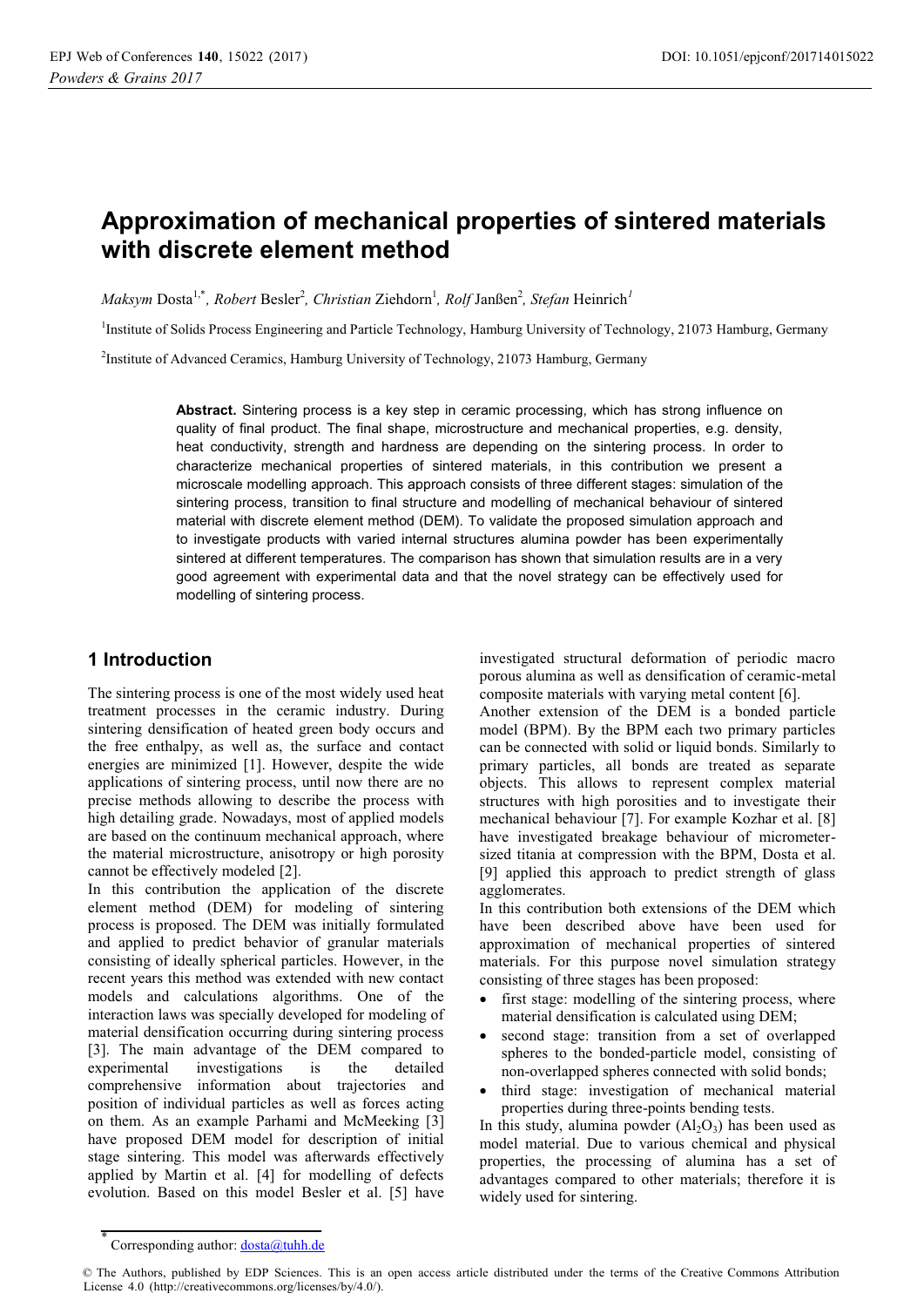#### **2 Experimental measurements**

In order to validate model a set of experiments was performed to measure the mechanical properties of sintered material. In the first step, the green body was produced by material densification through uniaxial compression. For this purpose the press Model 10 of company Paul-Otto Weber GmbH with matrix dimensions of 470 x 45 x 620 mm was used.

Afterwards, the sample was pressed again through cold isostatic pressing with a pressure of 150 MPa. The resulting green body was analyzed in order to obtain information about its composition (e.g. density, dimensions).

Thereafter, all samples were sintered by varying temperatures between 1100 °C and 1250 °C in the chamber oven HT 04/17 of company Nabertherm GmbH. In the case of all studies the heating up and cooling down process was controlled by a temperature increase and decrease of 10 K∙min-1. The holdup time for each sintering temperature was equal to one hour.

Directly after the sintering process, all samples were measured again to obtain information about their new geometrical characteristics and density. In Fig. 1 dependency between sintering temperature and relative density is illustrated.



Fig. 1. Dependency of samples densities from sintering temperature.

Before proceeding with the bending tests, each specimen was polished coplanar to ensure the correct measurement of Young's modulus. All bending tests were accomplished by the three point bending process in a self-developed bending device at the Institute of Advanced Ceramics of Hamburg University of Technology. In order to minimize position effects, each specimen was loaded and unloaded for three times with a maximum loading force of 60 N. To receive the value of the slope of the force-displacement characteristic, only the last discharge cycle with values between 50 N and 20 N was taken into account.

#### **3 Modelling of sintering process**

For the modeling of sintering process the contact model proposed by Parhami and McMeeking [3] was implemented into the component-based simulation framework MUSEN [10]. According to this model,

between each two contacting particles, the forces in normal and tangential direction are acting. The normal force is described with Eq. 1 and consists of two terms:

- viscous force, which describes resistance against relative motion;
- sintering force acting toward the contacting particles.

$$
F_n = \pi v_{rel} a^4 / (2\beta \Delta_b) - \alpha \pi R \gamma / \beta \tag{1}
$$

where  $v_{rel}$  is a relative velocity, a is a contact radius,  $\alpha$ and β are parameters which define ratio between grain boundary to surface diffusion, R is a particle radius,  $\Delta_b$ diffusion parameter.

The force in tangential direction depends on the relative velocity in tangential direction, the dimensionless coefficient of friction and the contact radius between two particles. Detailed description of the model and its application on alumina or on ceramic-metal composites can be found in Besler et al. [5], [6].

The main parameters which have been used for DEM simulation of sintering process are listed in Table 1. In order to decrease calculation time a scaling factor has been introduced. With help of scaling factor the mass of primary particles has been increased. Such scaling allow to increase calculation time step and as a consequence to decrease calculation time.

| Parameter                             | Value    |  |
|---------------------------------------|----------|--|
| Density $\left[\frac{kg}{m^3}\right]$ | 3950     |  |
| Particle diameter [nm]                | 100      |  |
| Surface energy $[J/m^2]$              | 1.1      |  |
| Atomic volume $\lceil m^3 \rceil$     | 8.47e-30 |  |
| Particles number                      | 99000    |  |
| Scaling factor                        | $1e+20$  |  |

**Table 1.** Main simulation parameters.

Contrary to the experiments, the simulation of sintering has been performed only for one specific value of temperature 1200 °C. As result, the time-dependent change of the relative density in the sample has been obtained. In Fig. 2 time-dependent propagation of the relative density is shown with solid line. It can be seen that with an increased sintering time the density increased from 0.58 (green body) up to 0.9.

In order to get direct correlation between simulation and experimental data four time points with porosities equal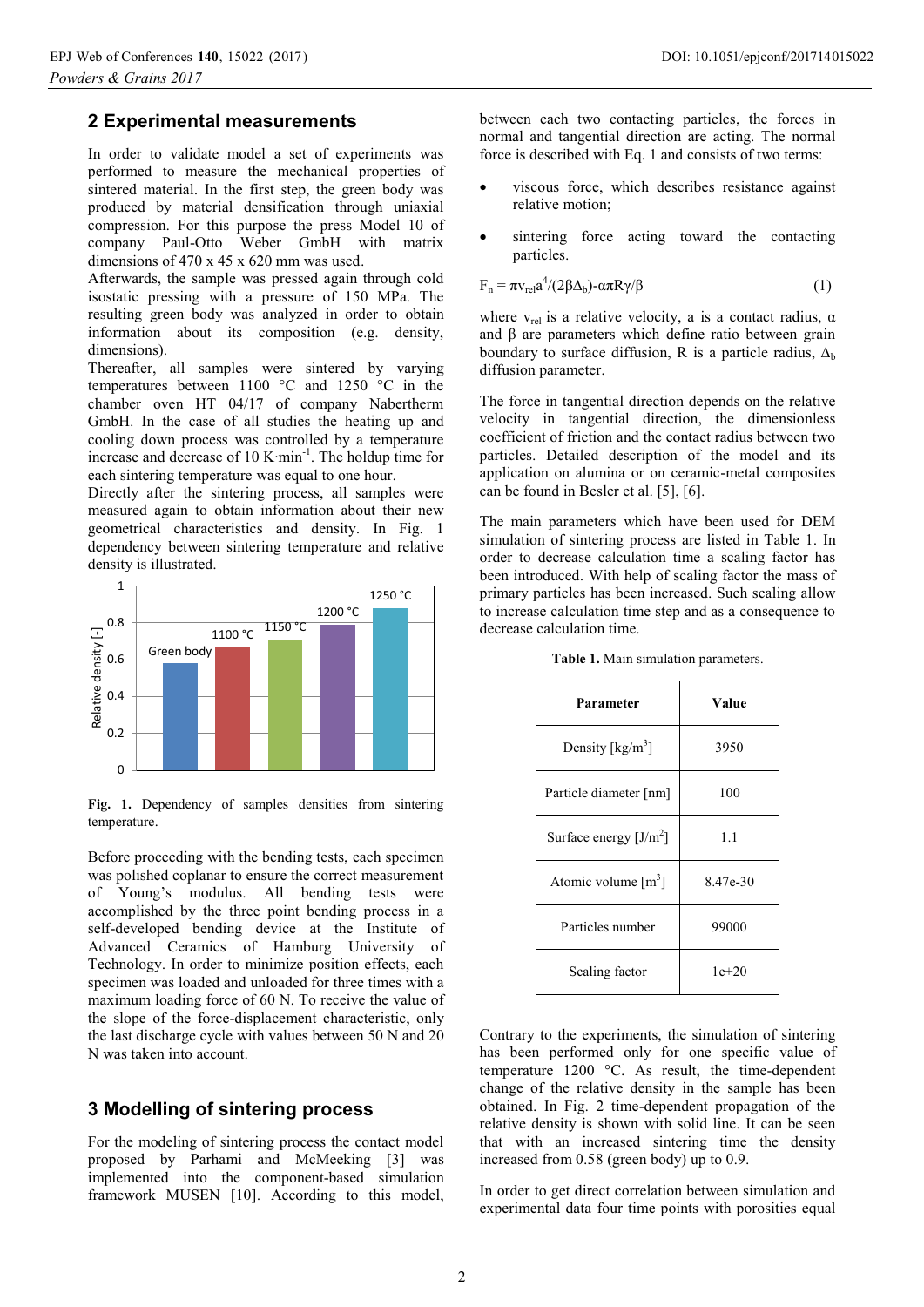to the experimental obtained data (0.67, 0.71, 0.79, 0.88) have been selected. These time points have been used afterwards as initial data for the second modeling stage.



**Fig. 2.** Time-dependent propagation of relative density.

### **4 Transition to BPM**

After modeling of sintering process the alumina sample was represented as a set of overlapped ideally spherical particles. In order to perform further calculations of the mechanical properties, the transition to the bondedparticle model has been done. During this transition, each two overlapped primary particles have been converted into the system of smaller non-overlapped spherical particles with cylindrical solid bond between them, as it is schematically illustrated in Fig. 3.



**Fig. 3** Schematic representation of transition algorithm.

The transformation was performed as an iterative process. In the every iteration of algorithm, all pairs of the overlapped particles in the sample were identified. Afterwards, radii of overlapped particles  $R_n$ ,  $R_m$  in each pair were decreased according to:

$$
R_{n,i+1} = R_{n,i} - \Delta R; R_{m,i+1} = R_{m,i} - \Delta R
$$
 (2)

where *i* is the number of iteration and  $\Delta R$  is the decrement which was equal to 0.0001 nm. To fulfill mass conservation, the volume of the corresponding solid bond between particles *n* and *m* ( $V_{nm}$ ) was increased according to Eq. 3. Iterations have been repeated until there is no more pair of overlapped particles in the system.

$$
V_{nm,i+1} = V_{nm,i} + 4/3\pi (R_{m,i}^3 + R_{m,i}^3 - R_{m,i+1}^3 - R_{n,i+1}^3)
$$
 (3)

When the algorithm was finished the radii and lengths of all bonds were calculated based on their volumes. During calculation it was considered, that the length of

the bond  $L_b$  between two particles with radii  $R_1$  and  $R_2$  is equal to:

$$
L_b = L_{pp} (R_1^2 - R_b^2)^{0.5} (R_2^2 - R_b^2),
$$
 (4)

where  $L_{nn}$  is distance between particle centres and  $R_b$  is bond radius. In Fig. 4 the size distribution of bonds radii obtained for sintering temperature 1100 (porosity 0.67) is shown.

In Table 2 main properties of bonds for different case studies are listed. It can be seen, that increase of the sintering temperature leads to the significant increase of the solid bonds number. This is caused due to sample shrinkage and formation of new interparticulate contacts.



**Fig. 4** Distribution of solid bonds according to their radii.

**Table 2.** Parameters of solid bonds.

| <b>Parameter</b>           | 1100 °C | 1150 °C | 1200 °C | 1250 °C |
|----------------------------|---------|---------|---------|---------|
| Average<br>diameter [nm]   | 57.2    | 56.89   | 56.26   | 55.56   |
| Average<br>length[nm]      | 23.9    | 24.5    | 25.46   | 26.51   |
| <b>Bonds</b><br>number [-] | 270514  | 288655  | 321888  | 353318  |

## **5 Approximation of mechanical properties**

In the final stage mechanical properties of material has been modeled with DEM. For this purpose three-point bending test has been used. Sample was placed between three cylindrical punches and upper cylinder was moved downwards with predefined velocity. For particleparticle or particle-wall interactions Hertz-Mindlin contact model was used. The solid bonds have been calculated according to the model of elastic solid beam [9].

Young's modulus and Poisson ratio of primary particles and bonds were equal to 400 GPa and 0.23. These are the parameters of alumina material which was used in the experimental measurements.